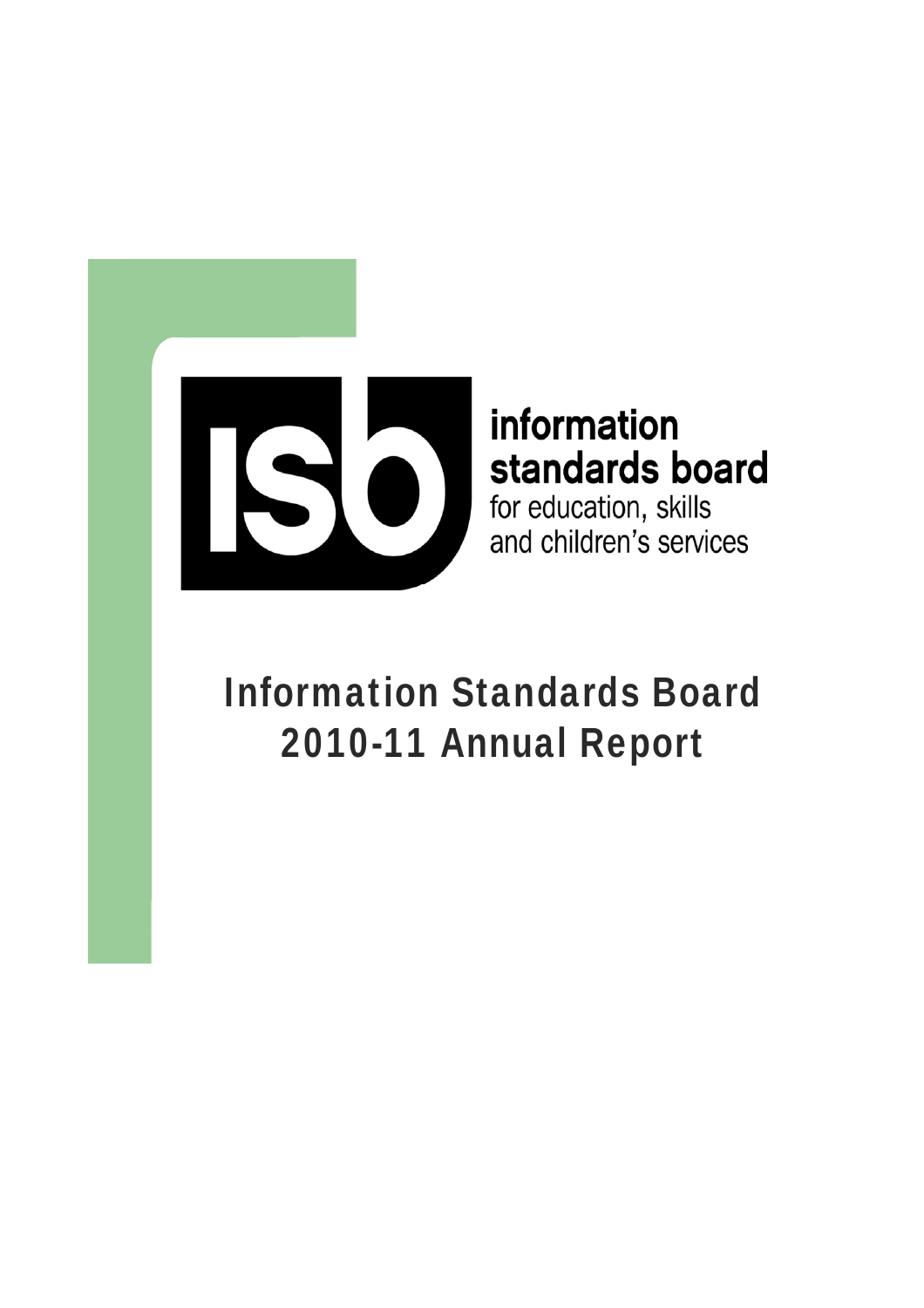## **Contents**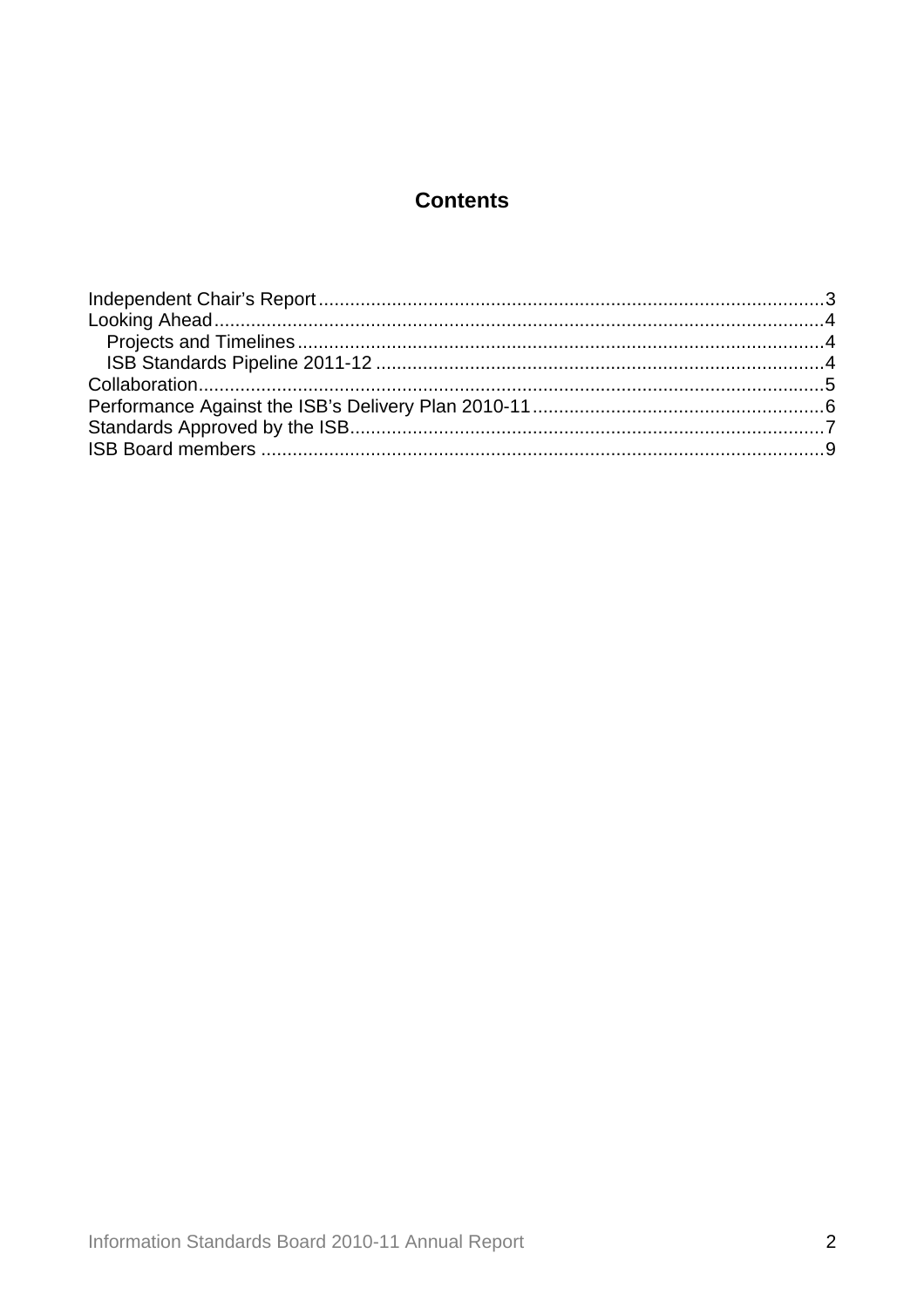#### <span id="page-2-0"></span>**Independent Chair's Report**

The landscape surrounding the work of the Information Standards Board (ISB) changed significantly during 2010-11. A new Government is in place, changes are underway to the Arms Length Bodies (ALBs) we work with, and the continuing need to make significant savings has meant the work of the ISB is more vital now than ever before both in helping to reduce the burden on frontline services and in supporting the new Government's Transparency agenda.

More recently, in April 2011, the Cabinet Office published, the [Government ICT Strategy,](https://www.gov.uk/government/collections/ict-strategy-resources) which enables the building of a common infrastructure underpinned by a set of common standards. The Strategy sets out the strategic direction of central government ICT and key deliverables over the next 24 months. The strategy also emphasises the need for open standards and interoperability.

During the last year, the ISB not only continued to develop open information standards to support a more seamless transfer of data across the education, skills and children's services system, but also gave much greater focus to encouraging organisations to migrate to or implement our standards.

Just one benefit of the spread of common information standards is helping learners have easier access to a comprehensive range of easily understood and comparable data about different educational and training institutions, and the courses they offer.

Looking ahead, I would like to see a stepping up of the pace of these changes: organisations collaborating by exchanging data securely in a standard form; policy initiatives implemented in shorter timescales; cross-sector and organisational restructuring made easier; central data collection which imposes little or no burden because only that which is needed for a well-run operation is collected; and vendors competing on value offered because markets are operating more efficiently.

The Board, its Secretariat and Technical Support Service, and our two sponsoring departments, BIS and DfE, all realise that there is a lot to be done in the year ahead and we are all fully committed to doing this through open dialogue with the ALBs, other stakeholders and suppliers.

Dovian Bradley

[Dorian Bradley](http://data.gov.uk/education-standards/about-isb)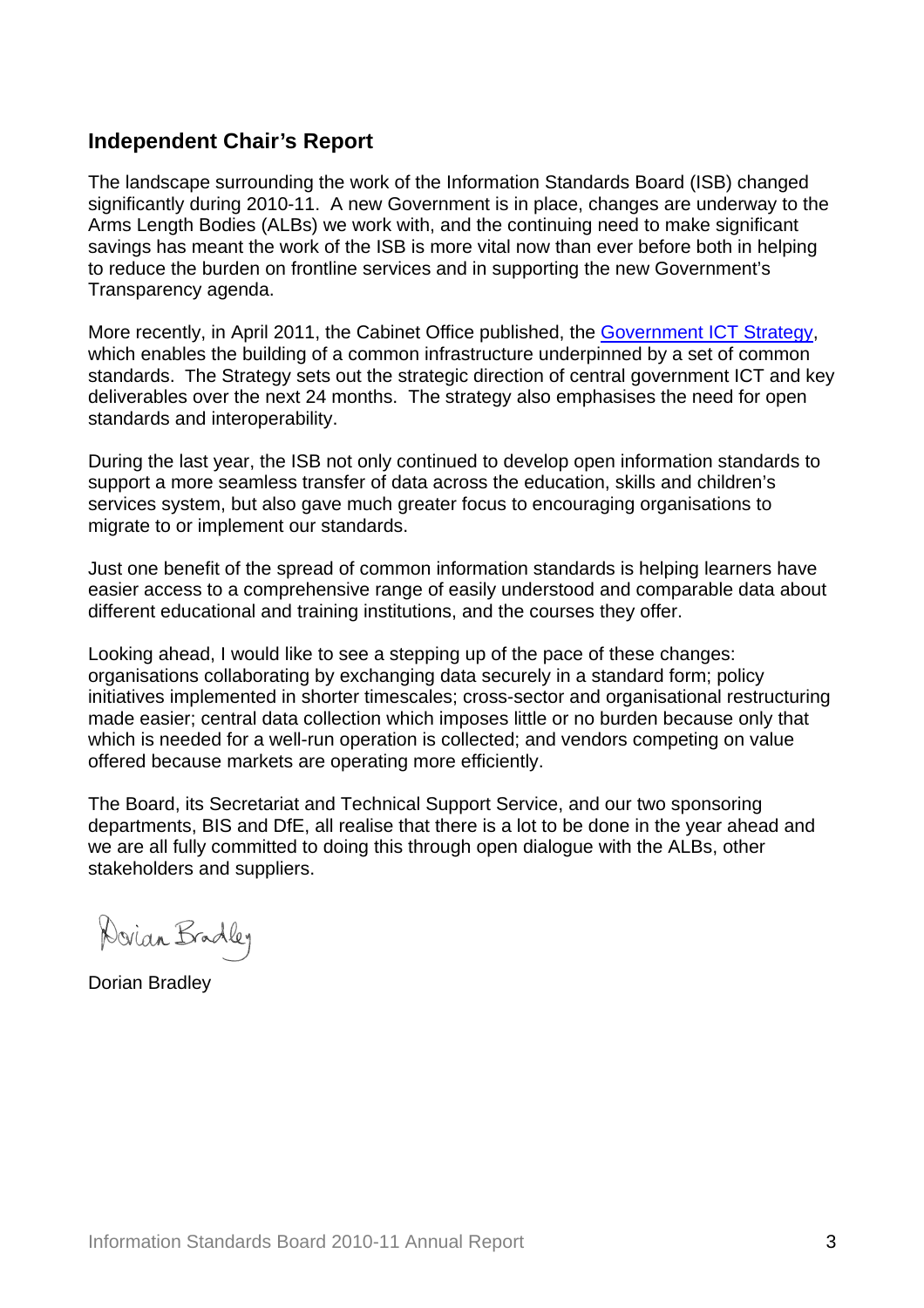## <span id="page-3-0"></span>**Looking Ahead**

We aim to realise benefits through implementation of the ISB standards by organisations right across education, skills and children's services (ESCS). We have received approval from the DfE's Permanent Secretary to make it a requirement on the DfE's Arms Length Bodies to migrate to ISB standards when IT systems are changed or updated.

The ISB will also be taking forward the following steps to support the adoption and implementation of the standards:

- Making the ISB the official advisory body for any ICT related investments which come through the DfE's ICT Efficiency Control process.
- Making compliance with ISB standards an integral part of DfE's procurement.
- Commissioning the DfE CIO Council to develop and agree a set of principles to support and promote the development and use of approved standards.
- Requesting BIS to adopt a parallel approach.

#### <span id="page-3-1"></span>**Projects and Timelines**

We want to continue working with suppliers from the Systems Interoperability Framework Association (SIFA), Information Management Partnership for Schools (IMPS), Management Information Software (MIS) Suppliers, and the Suppliers Association for Learning Technology and Interoperability in Schools (SALTIS) groups and others.

To enable wider engagement we plan to set up a Special Interest Group for Suppliers by June 2011.

## <span id="page-3-2"></span>**ISB Standards Pipeline 2011-12**

The following areas for the development of new information standards have been identified in order to meet the plans of projects and programmes known to the ISB. Others may emerge as policies are formulated and move towards realisation:

Learning Aims Maintenance Criteria for Controlled Vocabularies Leavers Destination **Contact Qualifications** Results/Awards/Outcomes Ethnicity (learner, workforce) Disability (learner, workforce) **Employment** Location: see address Employment Metadata Standard **Staff** Data access labelling Data Quality metadata Family relationships Dinner Money LP Type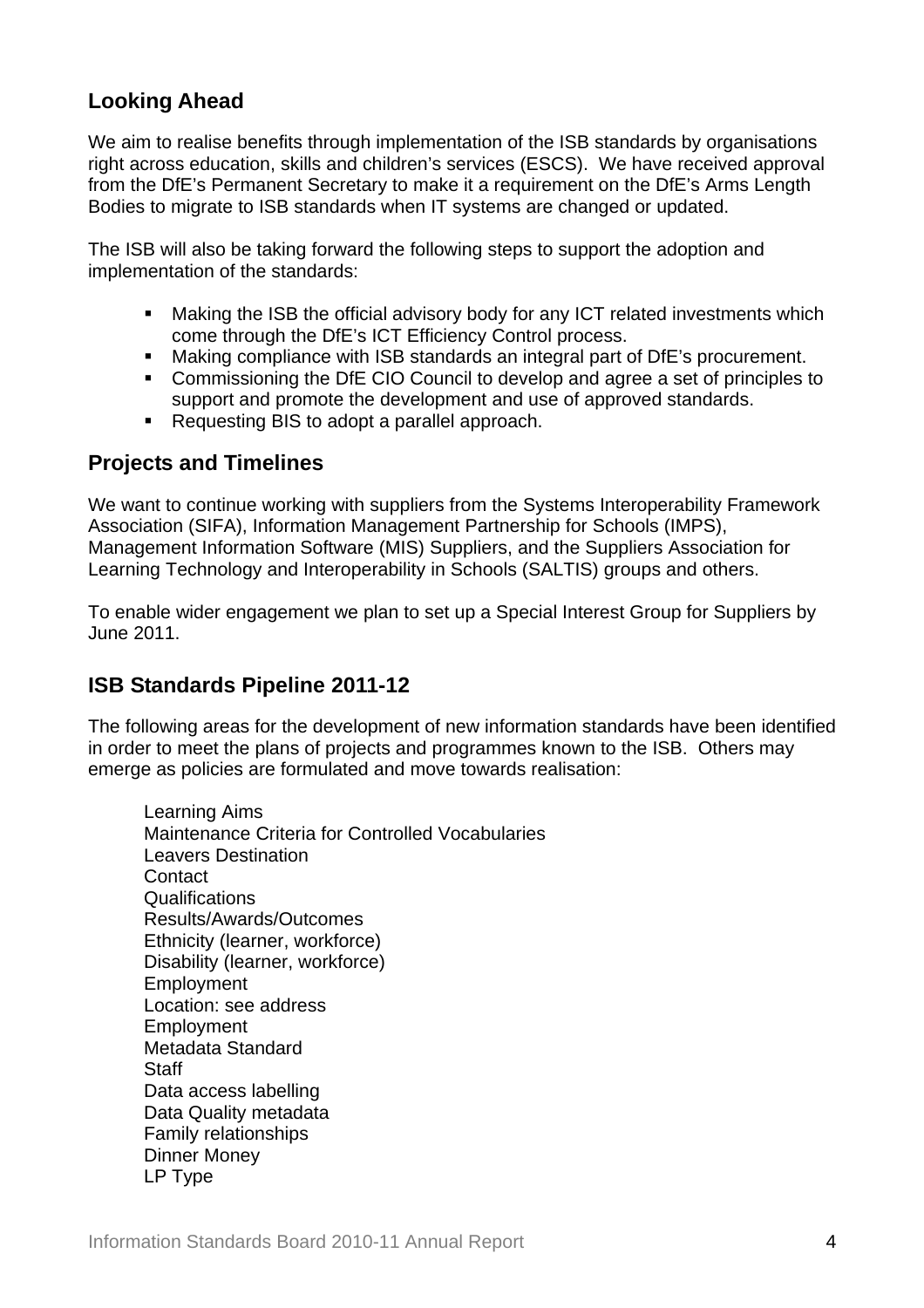## <span id="page-4-0"></span>**Collaboration**

The ISB, and its Technical Support Service, have extensively collaborated with stakeholders on:

- Development of open information standards to support a more seamless transfer of data within, and external to the education, skills and children's services sector.
- Engagement to drive adoption of ISB information standards with:

JCQ awarding bodies, Data and Statistics Division, The Information Authority, Learning Records Service, Higher Education Statistics Agency, University and Colleges Admissions Service, and MIS vendors

- Exploitation of these standards to reduce front line delivery costs, facilitate the publication of 'transparent data'.
- The requirement to use ISB standards within procurement frameworks and remit letters for the new executive agencies.

#### **Five Nations meetings**

Members of the Five Nations Group are working together to align the development of standards in Eire, England, Northern Ireland, Scotland and Wales.

## **Five Nations Governance meetings**

The Five Nations Governance Group aims to provide strategic direction to the collaborative work of the Information Standards Board for England and the equivalent bodies in the other nations, recognising the policy and organisational constraints that exist across the UK countries and Eire.

#### **Standard Implementation Working Group**

This group has been set up to work with key stakeholders to move towards the adoption and migration of the ISB standards – aims for the next 24 months:

- Focus on implementation
- **Share experiences**
- **Share/harmonise adoption solutions**
- **Shared services for common issues**
- **Harmonise plans.**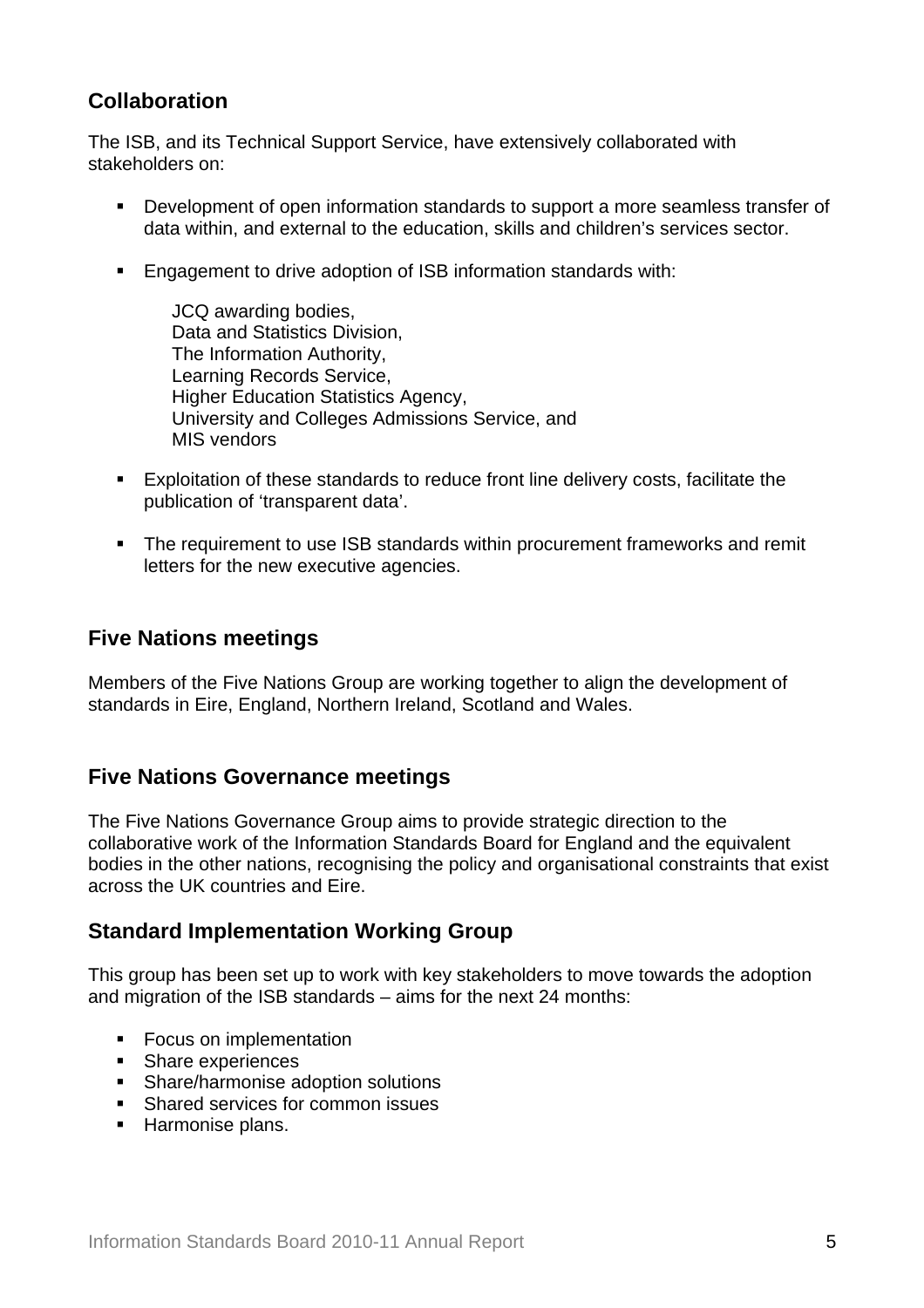## **New Website and Collaboration Space**

As part of the Government's web rationalisation programme, we are in the process of transferring the ISB website from its current location [www.escs-isb.gov.uk](http://data.gov.uk/education-standards/) to [www.education.gov.uk/escs-isb.gov.uk](http://data.gov.uk/education-standards/) (this is still under development). This will have a number of benefits for the ISB and its stakeholders, including improved search functionality and the opportunity to refresh both the structure and the 'look and feel' of the website.

The ISB has also established a new collaboration space 'Huddle' and the Secretariat is in the process of inviting Board, Special Interest Group (SIG) and working group members to join the collaboration space. Huddle will be a useful forum for open discussion with ISB stakeholders the Board and the Technical Support Service.

## <span id="page-5-0"></span>**Performance Against the ISB's Delivery Plan 2010-11**

**April 2010 – The Childcare and Family Services Data Standards** have been developed to meet the identified need for parents to access, search, sort, filter and compare information about childcare and family services providers, including childminders. The Board approved the Childcare and Family Services Comparison Data Business Data Standards with a status of 'Recommended'.

**September 2010 - Interactive Whiteboard Content Interoperability** the Digital Content SIG has developed an Interactive Whiteboard Common File Format (IWB CFF) specification to ensure teachers and learners can:

- Create content for one product and save it in a file that can be used again in another product
- Share resources with their colleagues and use content created by others.
- **Take resources with them when they move to another school or college.**

The specification also allows providers of ready-made resources to create them in a single format rather than many, therefore allowing more time and money to be spent on the quality of the resources. The Board approved the specification with a status of 'Technical Standard'.

## **Standards Under Development**

**Workforce Data Standards:** meet system-wide needs with the impetus coming from DfE data collection needs.

- Vetting and Barring to develop the definition of a single set of ISB standards that can support and ensure alignment of vetting activities. It covers Criminal Records Disclosure, the Vetting and Barring Scheme (with the caveat that the scheme is not currently operational) and National Security Vetting.
- Foreign Workers to develop the definition of a single set of ISB standards that can support and ensure alignment of immigration activities. It covers a range of processes to establish sponsor status, to sponsor workers, to sponsor students, and to monitor performance.

**Ethnicity:** to align the ISB's Ethnicity standard to the 2011 ONS Census.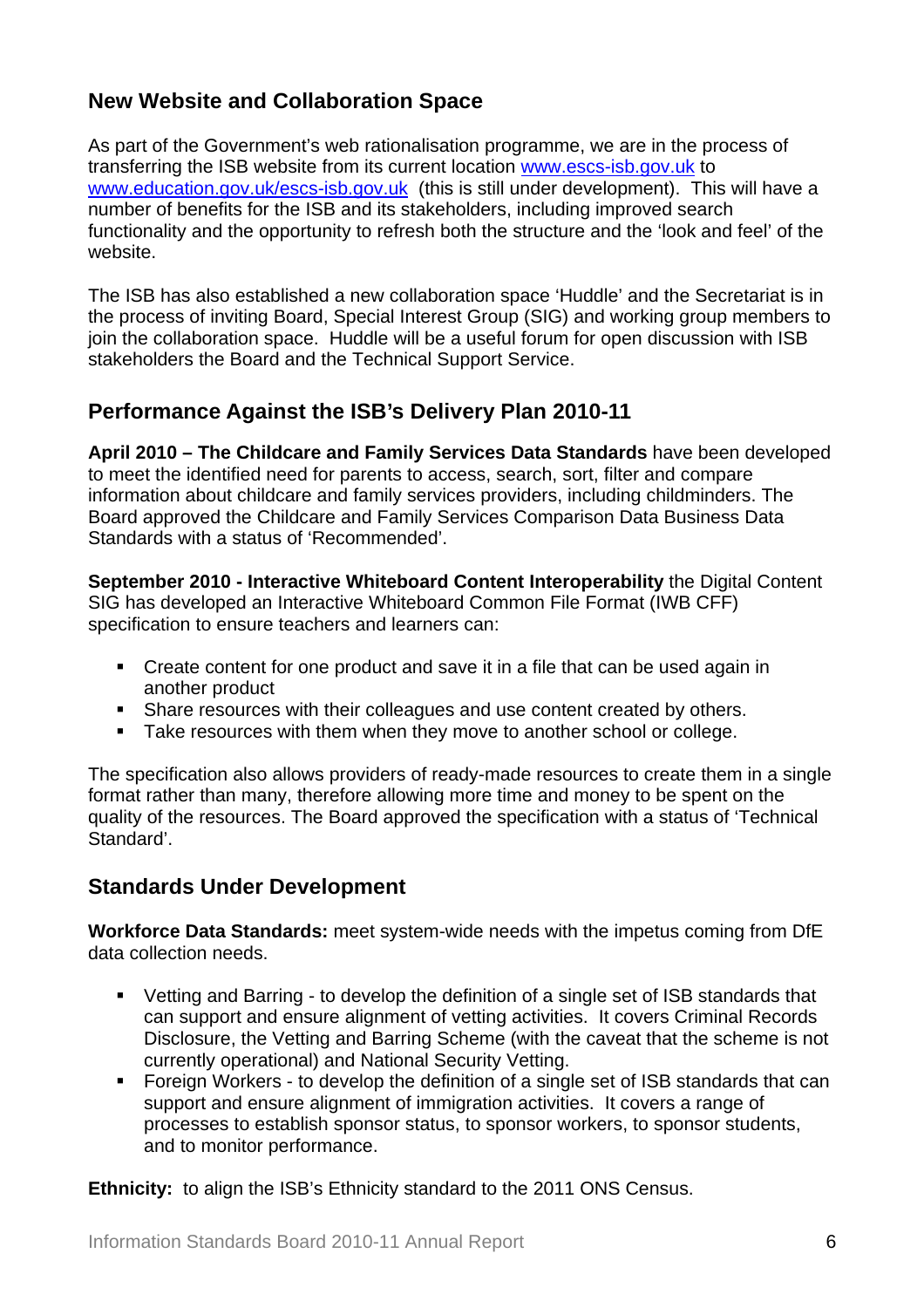**Learner Records:** to define data standards to support learner data, including those required to repurpose the Individualised Learner Record (ILR).

**Learner Learning Difficulty and Disability:** to express information about the nature of a learner's learning difficulty or disability*.*

**Registration, Assessment, Results and Awards Notification Data Standards:**  approves data standards for exam registration and results notifications for awarding bodies*.* 

**Address:** Guidance and updates to the ISB standards for the UK address, linked to the National Address Gazetteer (NAG) available on the ISB website. The Ordnance Survey is responsible for the UK contribution and for the NAG, which will be available online at [www.nlpg.org.uk](http://www.nlpg.org.uk/) from April 2011 and will include URIs for addresses.

<span id="page-6-0"></span>

| <b>Business Data Standards</b>         |                                                                           |
|----------------------------------------|---------------------------------------------------------------------------|
| Learner Attendance Period              | The chosen period for recording<br>attendance                             |
| <b>Learning Event</b>                  | A period during which learning is<br>delivered/received                   |
| <b>Learning Opportunity</b>            | Any course/apprenticeship/training                                        |
| <b>Learning Opportunity Award</b>      | Records achievement against a<br>qualification                            |
| <b>Learning Opportunity Delivery</b>   | An instance of a LO                                                       |
| <b>Learning Opportunity Enrolment</b>  | A record of a leaner application/<br>enrolment                            |
| Locator                                | Any channel/means of communication<br>(address, tel, email etc)           |
| <b>Premises</b>                        | A locator used by a stakeholder                                           |
| Qualification                          | A statement of achievement or learning                                    |
| Service                                | Work done by a stakeholder for another                                    |
| <b>Service Provision</b>               | a record of (intention to) provide service                                |
| Stakeholder                            | A person or organisation                                                  |
| <b>Stakeholder (Organisation) Post</b> | Any post in an organisation                                               |
| <b>Stakeholder Contact</b>             | Records the nature of the relationship<br>between stakeholder and locator |
| <b>Stakeholder Role</b>                | eg Consortium member, LP, learner                                         |
| <b>Stakeholder Schedule</b>            | A period in a schedule                                                    |

## **Standards Approved by the ISB**

[Information Standards Board](http://data.gov.uk/education-standards/) 2010-11 Annual Report 7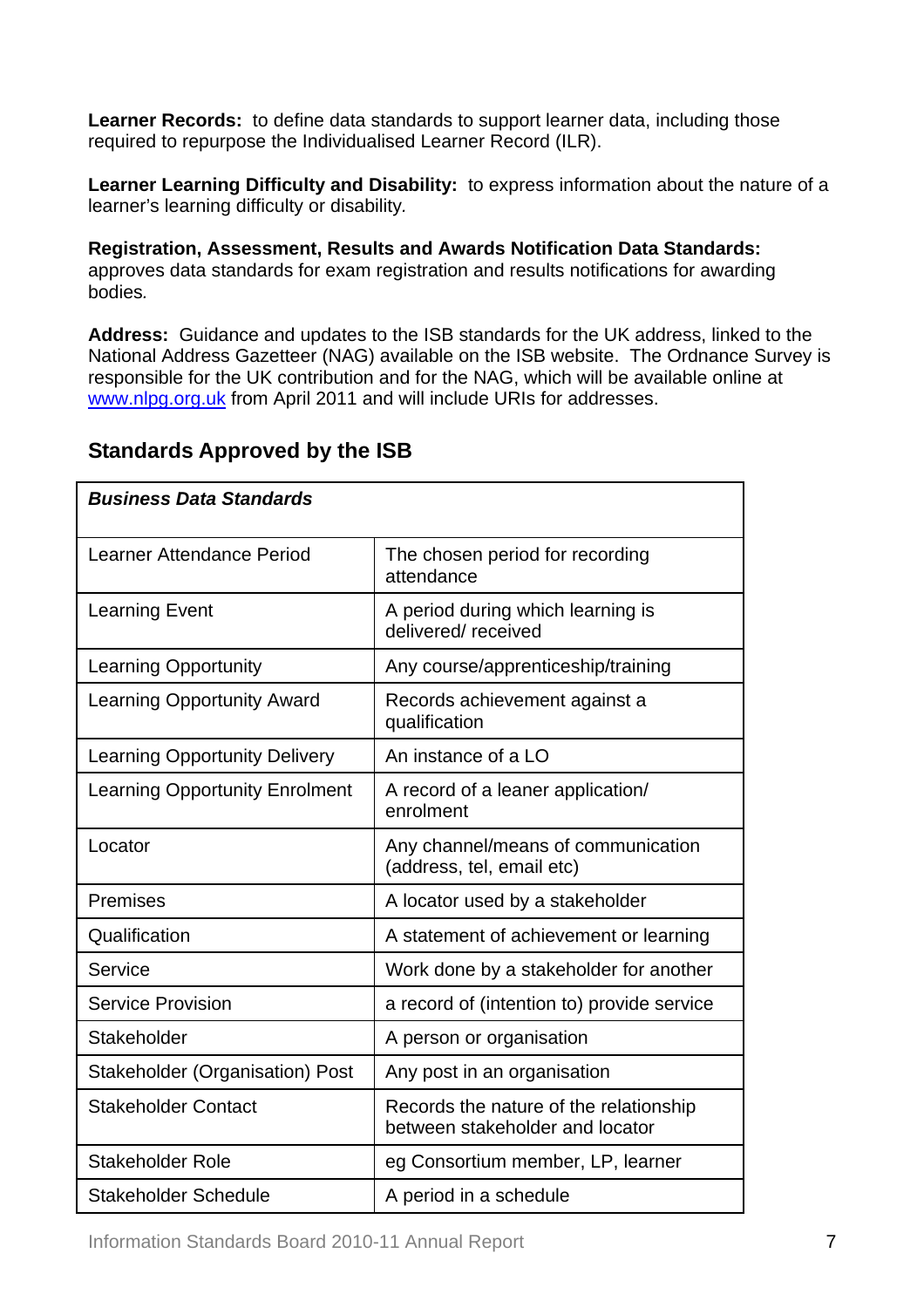| <b>Stakeholder Contact</b>       | The relationship between a stakeholder<br>and a locator            |
|----------------------------------|--------------------------------------------------------------------|
| <b>Direct Service Offer</b>      | An offer, with time, price and conditions,<br>of goods or services |
| <b>Provider Service Delivery</b> | Record of delivered services or goods                              |

| <b>Technical Data Standards</b> |                                                                         |
|---------------------------------|-------------------------------------------------------------------------|
| Interactive White Board         | a specification for interoperability between<br>interactive whiteboards |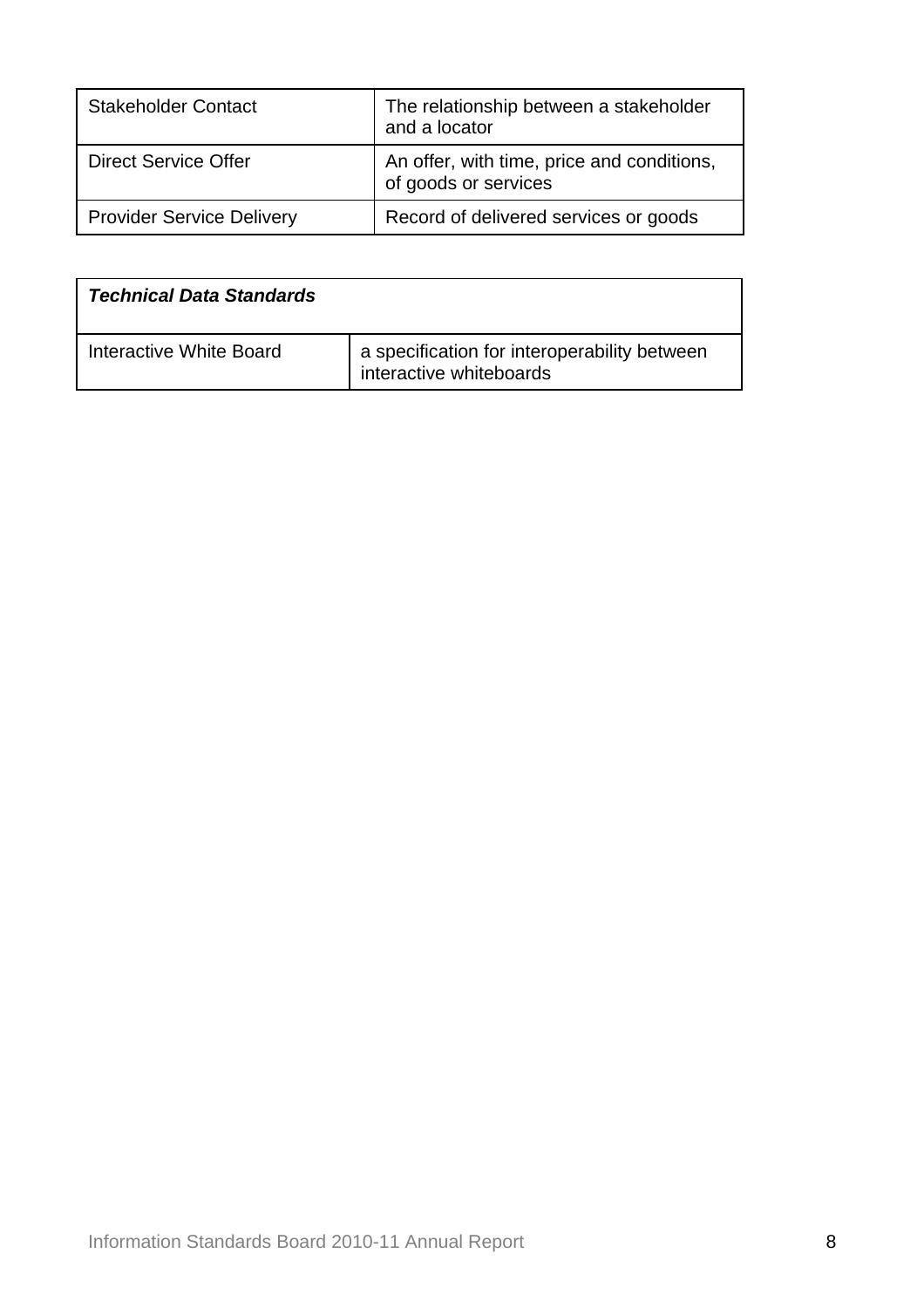#### **[ISB Board members](http://data.gov.uk/education-standards/about-isb)**

We would like to thank the Board members for their contributions during the year, and give a welcome to new members who have recently joined the board: Alan Bowling, Chief Information Officer, TDA; Clare Gilligan, Head of Awarding Organisation Performance; Jude Hillary, Head of Data and Statistics Division and Head of Profession for Statistics, DfE; and Peter Duffy, Head of Information Systems, Ofsted.

We would also like to record our thanks for the work of Di Smith, Barry Kruger, Colin Hurd, Paul Shoesmith and Stephen Crunkhorn whose membership of the Board came to an end during 2010-11.

## **Profiles**

#### **[Dorian Bradley](http://data.gov.uk/education-standards/about-isb) – Independent Chair**

<span id="page-8-0"></span>

Dorian Bradley is the first independent chairman of the Information Standards Board (ISB), a post he has held since September 2007. He also advises the Secretary of State for Education on exemptions from the Early Years Foundation Stage (EYFS) and is a member of an Expert Panel working with Dame Clare Tickell who is currently carrying out a review of the EYFS. Outside the UK, Dorian has been a consultant for the Chief Inspector of Social Services in Eire and for the World Bank in Russia.

"Since its formation, the Board has approved a set of data and information standards that are widely accepted across the education, skills and children's services system in England. The next stage in our work is to encourage all organisations working in this system to increase the speed and range of their take up of these standards to deliver more quickly, better outcomes for children and learners, and cost savings for the taxpayer, through the use of better quality information based on our standards.

We have also established close working relationships with the other countries of the UK and with Eire, to bring even greater benefits. Using common information standards wherever possible will benefit all countries, as our people and information relating to them cross borders daily."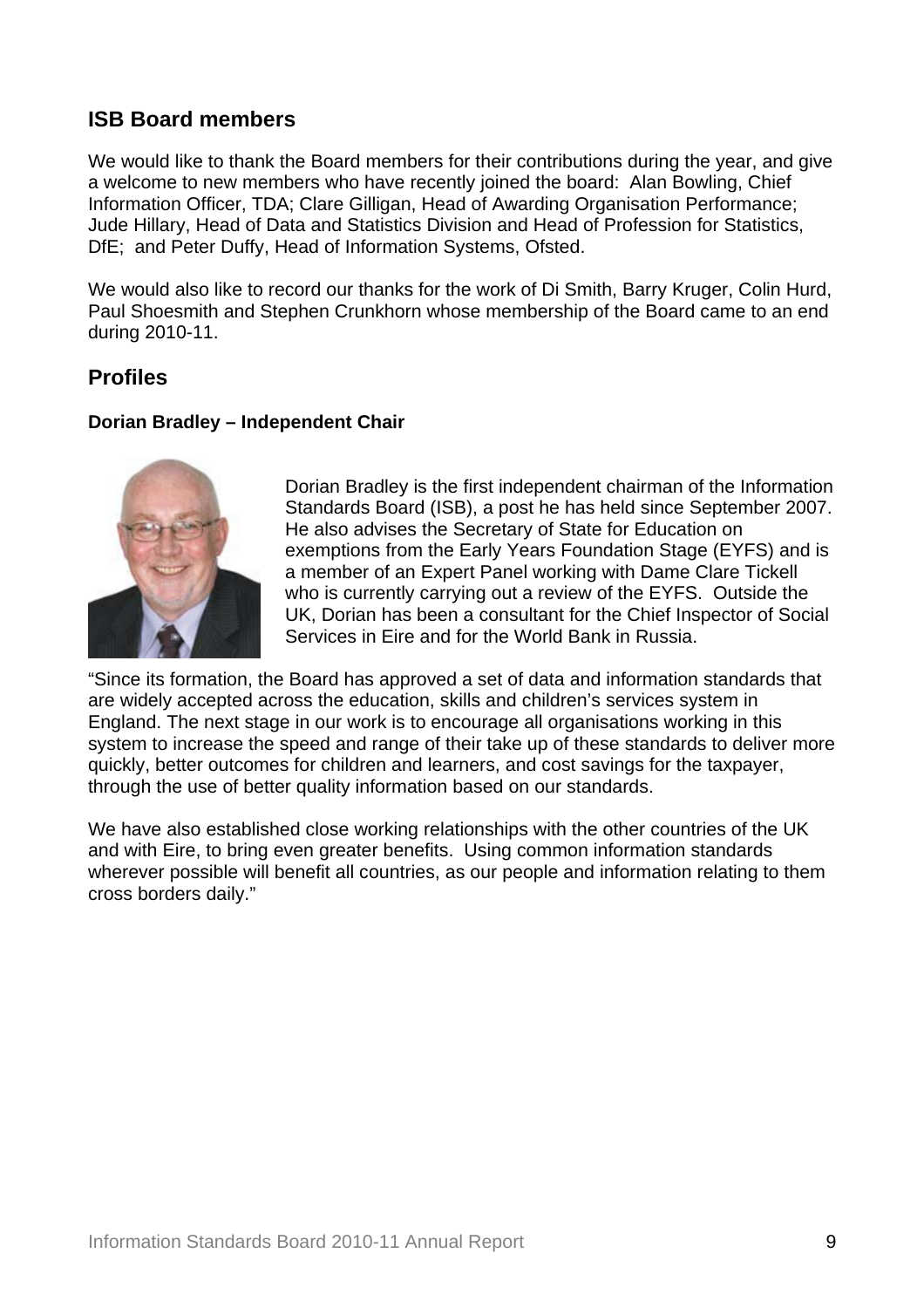#### **[Adam Cooper](http://data.gov.uk/education-standards/about-isb) – Board Member**



Adam Cooper has worked with the ISB since joining JISC CETIS (Centre for Educational Technology and Interoperability Standards) in 2006. Here he oversees the technology work of CETIS on behalf of UK higher and further education. He also chairs the British Standards Institute Committee IST/43 – ICT Standards for Learning Education and Training.

"I bring ten years of experience in standardisation work, gained from working in further and higher education – in both the public and

private sectors. I aim to combine my practical experience of teaching and managing educational technology development, with my experience in designing and implementing interoperability standards."

#### **[Alison Allden](http://data.gov.uk/education-standards/about-isb) – Board Member**



Alison Allden is Chief Executive of the Higher Education Statistics Agency, which collects data from all of the higher education institutions in the UK and makes information and intelligence on the provision of higher education available to interested parties.

"I have been involved in the collection and provision of information through much of my career in higher education (as a University Director of IS and senior executive) and appreciate the importance of identifying standards that allow for information sharing

[and the collection of m](http://data.gov.uk/education-standards/about-isb)eaningful administrative and management information. The need for good quality information that both supports individual learners and the planning and provision of education is vital for the whole sector and I am glad that I am able to contribute to this through the Information Standards Board."

#### **Alan Bowling – Board Member**



Alan Bowling has been Chief Information Officer (CIO) and a director for the Training and Development Agency for Schools (TDA) since 2009. In this role he oversees all aspects of information and knowledge management for the agency. Included within his remit is Information Assurance as he holds the role of Senior Information Risk Owner for the agency. Prior to joining the agency Alan held several roles in the private sector within the information arena including CIO. He is currently Chairman of a not for profit ERP software User group for the UK & Ireland.

"The currency of our organisation is Information. The role we perform in the delivery of quality teachers to schools can only take place when data is collected from many organisations and converted to insightful information that supports this process. Information standards within this exchange are therefore critical to the efficiency and effectiveness of this process."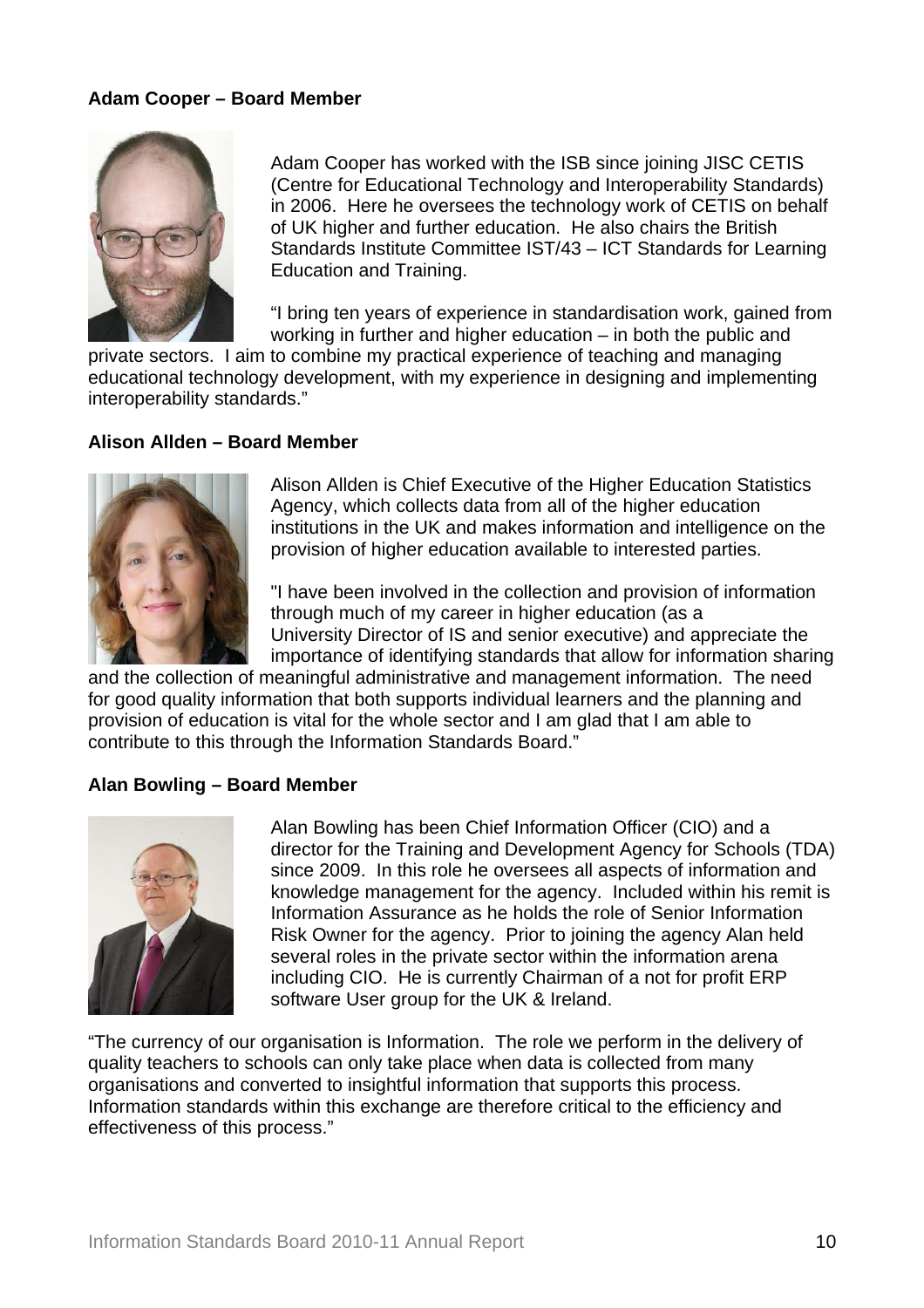#### **[Clare Gilligan](http://data.gov.uk/education-standards/about-isb) – Board Member**



Clare Gilligan is Head of Awarding Organisation Performance at Ofqual the independent regulator of qualifications, examinations and assessment in England, and of vocational qualifications in Northern Ireland. Clare is responsible for the recognition of Awarding Organisations, accreditation of their qualifications, the monitoring of Awarding Organisations and working with them and other stakeholders to ensure the successful delivery of examinations and results.

Clare is leading on the development of a new risk assessment and evidence model for Ofqual and has been involved in the development and delivery of the Regulatory Information Technology System (RITS).

"The ability to share and understand information is critical to any evidence based regulator so the work of the ISB is an enabler for Ofqual and the whole of the education and skills sectors."

#### **[John Perks](http://data.gov.uk/education-standards/about-isb) – Board Member**



John Perks is Head of the information authority*,* which sets and regulates data standards for further education and training provision in England. Its goals are to improve the quality of data collections and reduce the time spent on administration.

"The information authority recognises that further education and training is a fundamental part of the wider education and skills sector and increasingly is working with colleagues in the schools and higher education sectors to develop common standards and

approaches to data collection and analysis. The role of the ISB in defining and setting data standards is important to all those involved in the education sector and I'm pleased to be supporting its aims and taking an active role in this area of work."

#### **[Jude Hillary](http://data.gov.uk/education-standards/about-isb) – Board Member**



Jude Hillary is Head of DfE, Data and Statistics Division (DSD). Jude is responsible for the collection, management and dissemination of a wide range of statistics which provide an evidence base for important policy and delivery challenges and funding decisions as well as support public choice and accountability. The Division operates within an environment of evolving policy requirements and it provides a portfolio of information, statistics and data which underpin funding decisions and the development and monitoring of policy right across the Department's strategic objectives.

Jude joined DfE as a Government Statistician with over 20 years experience across a number of Whitehall Departments including HM Treasury, HM Revenue and Customs, and latterly Department for Work and Pensions. He replaced Malcolm Britton who retired in January 2011.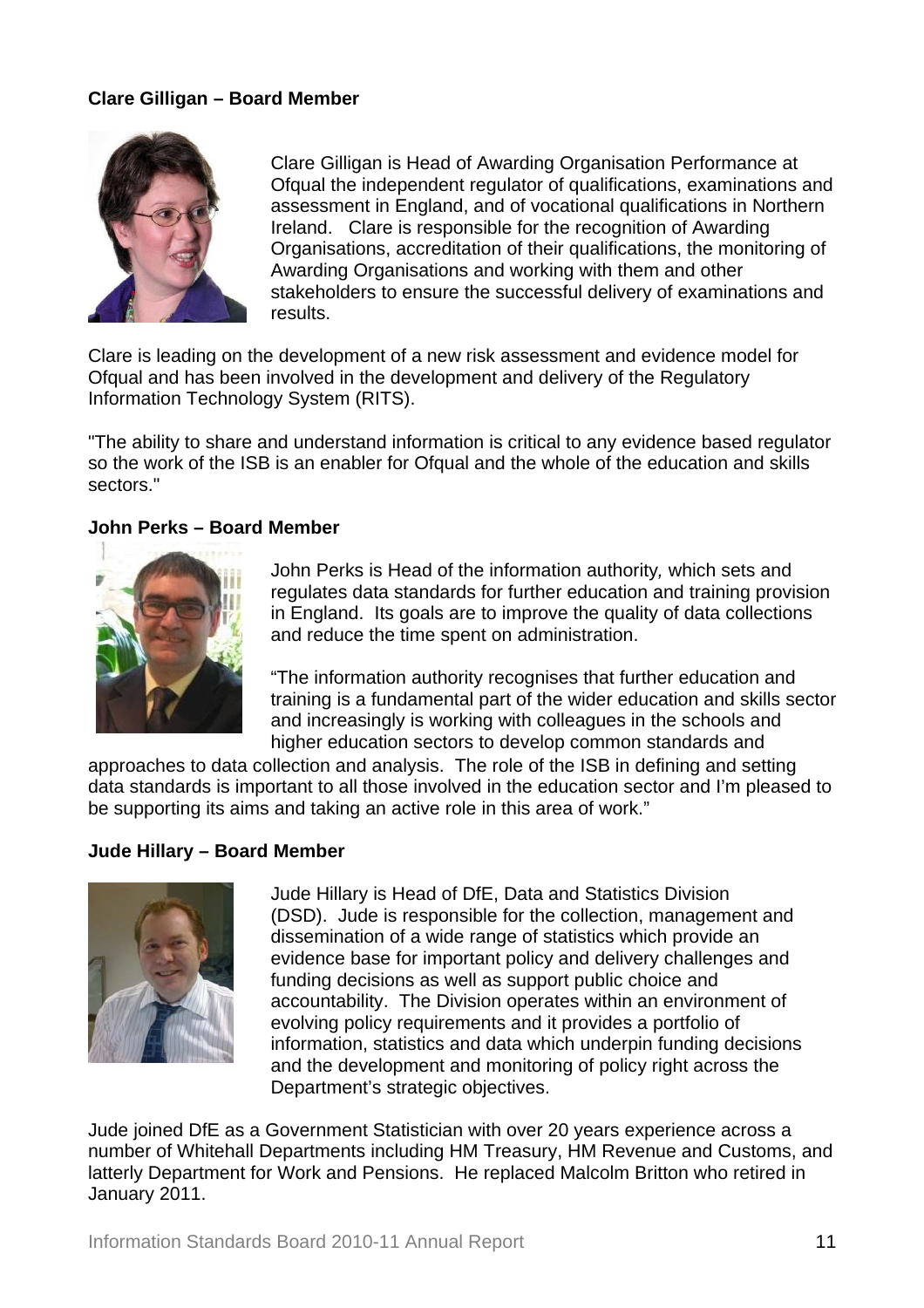#### **[Peter Duffy](http://data.gov.uk/education-standards/about-isb) – Board Member**



Peter is Head of IS at Ofsted. His IS career stretches back almost 30 years and has included programme management, project management, infrastructure management and systems development and support.

#### **[Una Bennett](http://data.gov.uk/education-standards/about-isb) – Board Member**



Una Bennett is Head of Learning Records Service which provides information services for learners and learning providers across the UK with the aim of enabling information sharing and reducing administration. Learning Records Service include the Unique Learner Number for learners aged 14 plus and the Personal Learning Record which holds achievement data on behalf of individuals. These services support a range of educational initiatives such as 14-19 Diplomas and the Qualifications and Credit Framework.

"In providing services to schools, further education and skills providers, higher education institutions and their learners, I have become even more convinced of the need for common data standards so that information can be easily accessed and transferred when appropriate. The ISB's work in developing and promoting common data standards is central to continued progress and realising the benefits for learners and all involved in education."

#### **Members Representing Organisations**

**[David Riley–](http://data.gov.uk/education-standards/about-isb)** ISB Health and Social Care (HaSC)



David is the National Lead for Social Care for the ISB for HaSC and is their representative for the ISB for ESCS. He also works for the London Borough of Greenwich as Information Governance Manager and Caldicott Guardian.

"I bring with me the knowledge from a board with several years' experience. Experience such as appraising and approving information standards that are fit-for-purpose, safe, interoperable and implementable.

I also bring more than 30 years' experience working in local government. That includes several years in the youth service, more than 15 years in social care – including children's social care – and significant experience in Information Governance."